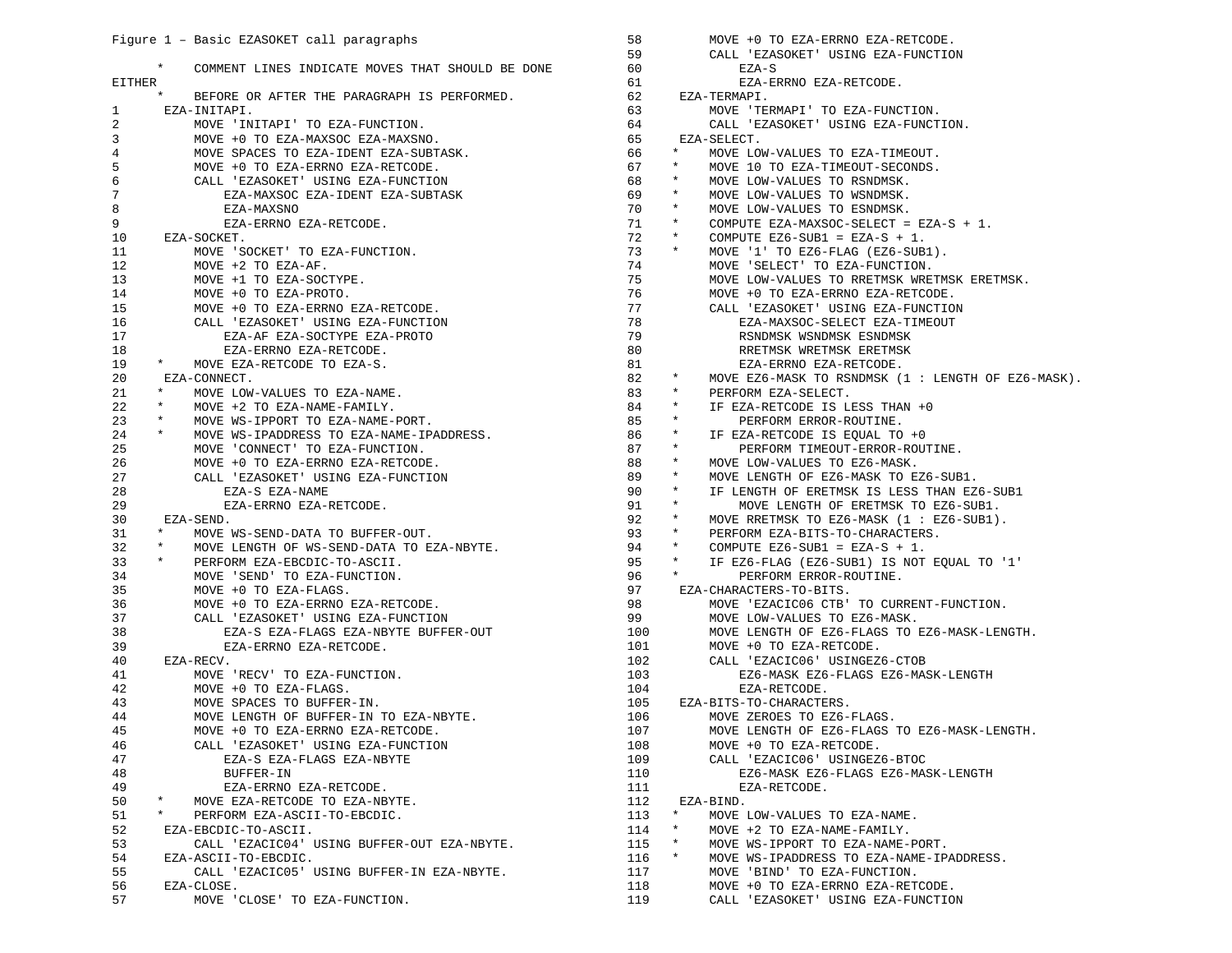| 120 | EZA-S EZA-NAME                           |
|-----|------------------------------------------|
| 121 | EZA-ERRNO EZA-RETCODE.                   |
|     |                                          |
| 122 | EZA-LISTEN.                              |
| 123 | MOVE 'LISTEN' TO EZA-FUNCTION.           |
| 124 | MOVE +0 TO EZA-BACKLOG.                  |
| 125 | MOVE +0 TO EZA-ERRNO EZA-RETCODE.        |
| 126 | CALL 'EZASOKET' USING EZA-FUNCTION       |
| 127 | EZA-S EZA-BACKLOG                        |
| 128 | EZA-ERRNO EZA-RETCODE.                   |
| 129 | EZA-ACCEPT.                              |
| 130 | MOVE 'ACCEPT' TO EZA-FUNCTION.           |
| 131 | PERFORM CONSOLE-TRACE.                   |
| 132 | MOVE LOW-VALUES TO EZA-NAME.             |
| 133 | MOVE +0 TO EZA-ERRNO EZA-RETCODE.        |
| 134 | CALL 'EZASOKET' USING EZA-FUNCTION       |
|     | EZA-S                                    |
| 135 |                                          |
| 136 | EZA-NAME                                 |
| 137 | EZA-ERRNO EZA-RETCODE.                   |
| 138 | EZA-PEEK.                                |
| 139 | MOVE 'RECV' TO EZA-FUNCTION.             |
| 140 | MOVE +2 TO EZA-FLAGS.                    |
| 141 | MOVE LENGTH OF PEEK-BUFFER TO EZA-NBYTE. |
| 142 | MOVE +0 TO EZA-ERRNO EZA-RETCODE.        |
| 143 | CALL 'EZASOKET' USING EZA-FUNCTION       |
| 144 | EZA-S EZA-FLAGS EZA-NBYTE                |
| 145 | PEEK-BUFFER                              |
| 146 | EZA-ERRNO EZA-RETCODE.                   |
| 147 | EZA-GETPEERNAME.                         |
| 148 | MOVE 'GETPEERNAME' TO EZA-FUNCTION.      |
| 149 | MOVE +0 TO EZA-ERRNO EZA-RETCODE.        |
| 150 | CALL 'EZASOKET' USING EZA-FUNCTION       |
| 151 | EZA-S                                    |
|     |                                          |
| 152 | EZA-NAME                                 |
| 153 | EZA-ERRNO EZA-RETCODE.                   |
|     | 154 EZA-RECVFROM.                        |
| 155 | MOVE 'RECVFROM' TO EZA-FUNCTION.         |
| 156 | MOVE +0 TO EZA-FLAGS.                    |
| 157 | MOVE LENGTH OF BUFFER-IN TO EZA-NBYTE.   |
| 158 | MOVE +0 TO EZA-ERRNO EZA-RETCODE.        |
| 159 | CALL 'EZASOKET' USING EZA-FUNCTION       |
| 160 | EZA-S EZA-FLAGS EZA-NBYTE                |
| 161 | BUFFER-IN EZA-NAME                       |
| 162 | EZA-ERRNO EZA-RETCODE.                   |
| 163 | EZA-PEEKFROM.                            |
| 164 | MOVE 'RECVFROM' TO EZA-FUNCTION.         |
| 165 | MOVE +2 TO EZA-FLAGS.                    |
| 166 | MOVE LENGTH OF PEEK-BUFFER TO EZA-NBYTE. |
| 167 | MOVE +0 TO EZA-ERRNO EZA-RETCODE.        |
| 168 | CALL 'EZASOKET' USING EZA-FUNCTION       |
| 169 | EZA-S EZA-FLAGS EZA-NBYTE                |
| 170 | PEEK-BUFFER EZA-NAME                     |
| 171 | EZA-ERRNO EZA-RETCODE.                   |
|     |                                          |
| 172 | EZA-GETCLIENTID.                         |
| 173 | MOVE 'GETCLIENTID' TO EZA-FUNCTION.      |
| 174 | MOVE LOW-VALUES TO EZA-CLIENT.           |
| 175 | MOVE +0 TO EZA-ERRNO EZA-RETCODE.        |
| 176 | CALL 'EZASOKET' USING EZA-FUNCTION       |
| 177 | EZA-CLIENT                               |
| 178 | EZA-ERRNO EZA-RETCODE.                   |
| 179 | EZA-GIVESOCKET.                          |
| 180 | MOVE 'GIVESOCKET' TO EZA-FUNCTION.       |
| 181 | MOVE SPACES TO EZA-CLIENT.               |

| 182            | MOVE +2 TO EZA-CLIENT-DOMAIN.                 |  |  |  |  |  |
|----------------|-----------------------------------------------|--|--|--|--|--|
| 183            | MOVE +0 TO EZA-ERRNO EZA-RETCODE.             |  |  |  |  |  |
| 184            | CALL 'EZASOKET' USING EZA-FUNCTION            |  |  |  |  |  |
| 185            | EZA-S                                         |  |  |  |  |  |
| 186            | EZA-CLIENT                                    |  |  |  |  |  |
| 187            | EZA-ERRNO EZA-RETCODE.                        |  |  |  |  |  |
| 188            | EZA-TAKESOCKET.                               |  |  |  |  |  |
| 189            | $\star$<br>MOVE START-CLIENTID TO EZA-CLIENT. |  |  |  |  |  |
| 190            | MOVE START-S TO EZA-S.<br>$\star$             |  |  |  |  |  |
| $191$ *        | MOVE EZA-S TO EZA-SOCRECV                     |  |  |  |  |  |
| 192            | MOVE 'TAKESOCKET' TO EZA-FUNCTION.            |  |  |  |  |  |
| 193            | MOVE +0 TO EZA-ERRNO EZA-RETCODE.             |  |  |  |  |  |
| 194            | CALL 'EZASOKET' USING EZA-FUNCTION            |  |  |  |  |  |
| 195            | EZA-SOCRECV                                   |  |  |  |  |  |
| 196            | EZA-CLIENT                                    |  |  |  |  |  |
| 197            | EZA-ERRNO EZA-RETCODE.                        |  |  |  |  |  |
| 198 *          | MOVE EZA-RETCODE TO EZA-S.                    |  |  |  |  |  |
|                |                                               |  |  |  |  |  |
|                |                                               |  |  |  |  |  |
|                | Figure 2 - Simple Client                      |  |  |  |  |  |
|                |                                               |  |  |  |  |  |
| 1              | MAINLINE SECTION.                             |  |  |  |  |  |
| $\overline{2}$ | ML-INITAPI.                                   |  |  |  |  |  |
| 3              | PERFORM EZA-INITAPI.                          |  |  |  |  |  |
| 4              | IF EZA-RETCODE IS LESS THAN +0                |  |  |  |  |  |
| 5              | PERFORM ERROR-ROUTINE.                        |  |  |  |  |  |
| 6              | ML-SOCKET.                                    |  |  |  |  |  |
| 7              | PERFORM EZA-SOCKET.                           |  |  |  |  |  |
| 8              | IF EZA-RETCODE IS LESS THAN +0                |  |  |  |  |  |
| 9              | PERFORM ERROR-ROUTINE.                        |  |  |  |  |  |
| 10             | MOVE EZA-RETCODE TO EZA-S.                    |  |  |  |  |  |
| 11             | ML-CONNECT.                                   |  |  |  |  |  |
| 12             | MOVE LOW-VALUES TO EZA-NAME.                  |  |  |  |  |  |
| 13             | MOVE +2 TO EZA-NAME-FAMILY.                   |  |  |  |  |  |
| 14             | MOVE WS-IPPORT TO EZA-NAME-PORT.              |  |  |  |  |  |
| 15             | MOVE WS-IPADDRESS TO EZA-NAME-IPADDRESS.      |  |  |  |  |  |
| 16             | PERFORM EZA-CONNECT.                          |  |  |  |  |  |
| 17             | IF EZA-RETCODE IS LESS THAN +0                |  |  |  |  |  |
| 18             | PERFORM ERROR-ROUTINE.                        |  |  |  |  |  |
| 19             | ML-SEND.                                      |  |  |  |  |  |
| 20             | MOVE WS-SEND-DATA TO BUFFER-OUT.              |  |  |  |  |  |
| 21             | MOVE LENGTH OF WS-SEND-DATA TO EZA-NBYTE.     |  |  |  |  |  |
| 22             | PERFORM EZA-EBCDIC-TO-ASCII.                  |  |  |  |  |  |
| 23             | PERFORM EZA-SEND.                             |  |  |  |  |  |
| 24             | IF EZA-RETCODE IS LESS THAN +0                |  |  |  |  |  |
| 25             | PERFORM ERROR-ROUTINE.                        |  |  |  |  |  |
| 26             | ML-RECV.                                      |  |  |  |  |  |
| 27             | PERFORM EZA-RECV.                             |  |  |  |  |  |
| 28             | IF EZA-RETCODE IS LESS THAN +0                |  |  |  |  |  |
| 29             | PERFORM ERROR-ROUTINE.                        |  |  |  |  |  |
| 30             | MOVE EZA-RETCODE TO EZA-NBYTE.                |  |  |  |  |  |
| 31             | PERFORM EZA-ASCII-TO-EBCDIC.                  |  |  |  |  |  |
| 32             | ML-CLOSE.                                     |  |  |  |  |  |
| 33             | PERFORM EZA-CLOSE.                            |  |  |  |  |  |
| 34             | IF EZA-RETCODE IS LESS THAN +0                |  |  |  |  |  |
| 35             | PERFORM ERROR-ROUTINE.                        |  |  |  |  |  |
| 36             | ML-TERMAPI.                                   |  |  |  |  |  |
| 37             | PERFORM EZA-TERMAPI.                          |  |  |  |  |  |
| 38             | ML-CICS-RETURN.                               |  |  |  |  |  |
| 39             | EXEC CICS RETURN END-EXEC                     |  |  |  |  |  |
| 40             | ML-EXIT.                                      |  |  |  |  |  |
| 41             | GOBACK.                                       |  |  |  |  |  |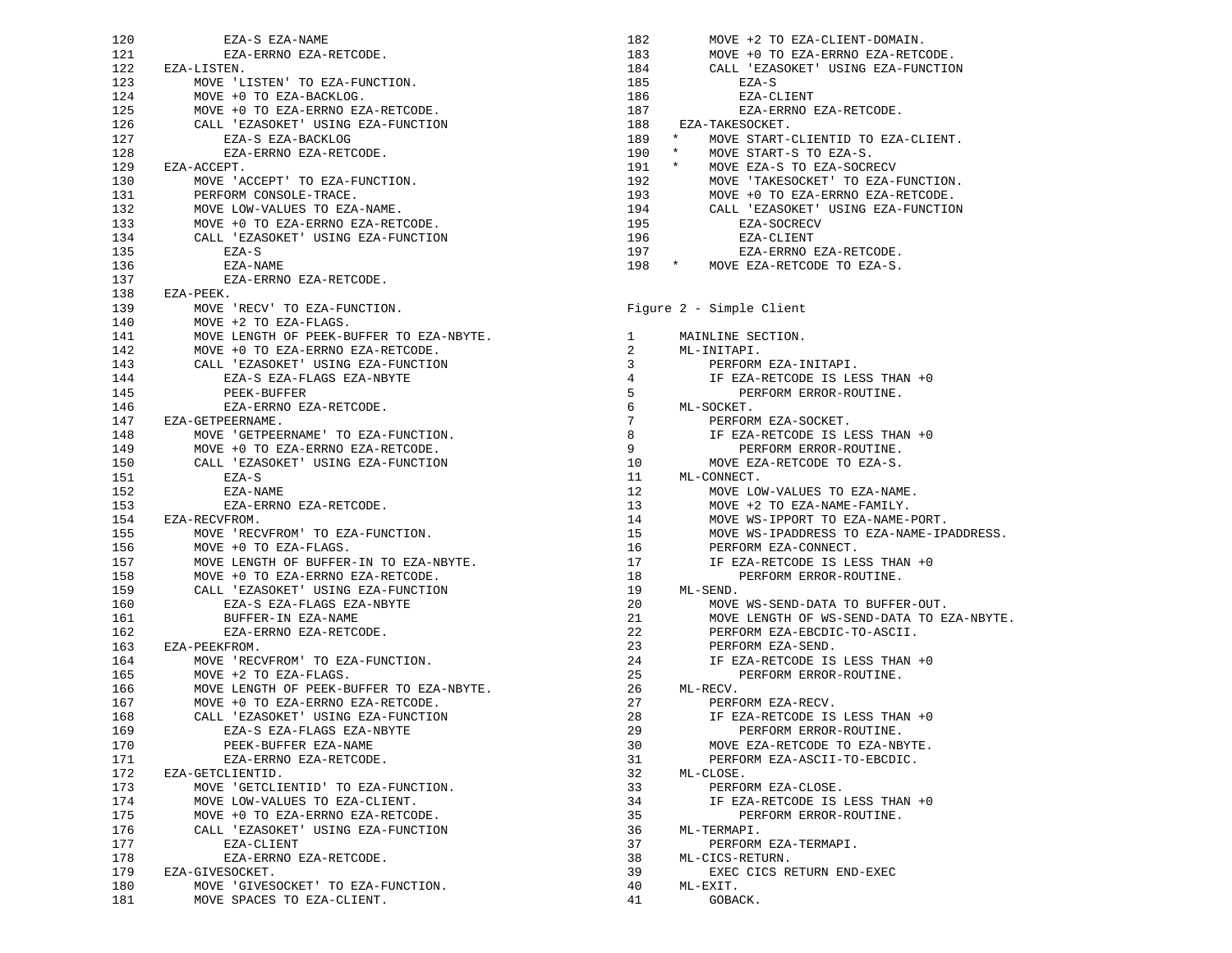| 1  | MAINLINE SECTION.                         | $\mathbf{1}$    | ML-SELECT.                                            |
|----|-------------------------------------------|-----------------|-------------------------------------------------------|
| 2  | ML-INITAPI.                               | $\overline{2}$  | MOVE LOW-VALUES TO EZA-TIMEOUT.                       |
| 3  | PERFORM EZA-INITAPI.                      | 3               | MOVE 10 TO EZA-TIMEOUT-SECONDS.                       |
| 4  | IF EZA-RETCODE IS LESS THAN +0            | 4               | MOVE LOW-VALUES TO RSNDMSK.                           |
| 5  | PERFORM ERROR-ROUTINE.                    | 5               | MOVE LOW-VALUES TO WSNDMSK.                           |
| 6  | ML-SOCKET.                                | 6               | MOVE LOW-VALUES TO ESNDMSK.                           |
| 7  | PERFORM EZA-SOCKET.                       | 7               | COMPUTE EZA-MAXSOC-SELECT = EZA-S + 1.                |
| 8  | IF EZA-RETCODE IS LESS THAN +0            | 8               | COMPUTE EZ6-SUB1 = EZA-S + 1.                         |
| 9  | PERFORM ERROR-ROUTINE.                    | 9               | MOVE '1' TO EZ6-FLAG (EZ6-SUB1).                      |
| 10 | MOVE EZA-RETCODE TO EZA-S.                | 10              | PERFORM EZA-CHARACTERS-TO-BITS.                       |
| 11 | MOVE EZA-RETCODE TO WS-SOCKET-ORIGINAL.   | 11              | MOVE EZ6-MASK TO RSNDMSK $(1 : LENGTH OF EZ6-MASK)$ . |
| 12 | ML-BIND.                                  | 12              | PERFORM EZA-SELECT.                                   |
| 13 | MOVE LOW-VALUES TO EZA-NAME.              | 13              | IF EZA-RETCODE IS LESS THAN +0                        |
| 14 | MOVE +2 TO EZA-NAME-FAMILY.               | 14              | PERFORM ERROR-ROUTINE.                                |
| 15 | MOVE WS-IPPORT TO EZA-NAME-PORT.          | 15              | IF EZA-RETCODE IS EQUAL TO +0                         |
| 16 | MOVE WS-IPADDRESS TO EZA-NAME-IPADDRESS.  | 16              | PERFORM TIMEOUT-ERROR-ROUTINE.                        |
| 17 | PERFORM EZA-BIND.                         | 17              | MOVE LOW-VALUES TO EZ6-MASK.                          |
| 18 | IF EZA-RETCODE IS LESS THAN +0            | 18              | MOVE LENGTH OF EZ6-MASK TO EZ6-SUB1.                  |
| 19 | PERFORM ERROR-ROUTINE.                    | 19              | IF LENGTH OF ERETMSK IS LESS THAN EZ6-SUB1            |
| 20 | ML-LISTEN.                                | 20              | MOVE LENGTH OF ERETMSK TO EZ6-SUB1.                   |
| 21 | PERFORM EZA-LISTEN.                       | 21              | MOVE RRETMSK TO EZ6-MASK (1 : EZ6-SUB1).              |
| 22 | IF EZA-RETCODE IS LESS THAN +0            | 22              | PERFORM EZA-BITS-TO-CHARACTERS.                       |
| 23 | PERFORM ERROR-ROUTINE.                    | 23              | COMPUTE EZ6-SUB1 = EZA-S + 1.                         |
| 24 | ML-ACCEPT.                                | 24              | IF EZ6-FLAG (EZ6-SUB1) IS NOT EQUAL TO '1'            |
| 25 | MOVE WS-SOCKET-ORIGINAL TO EZA-S.         | 25              | PERFORM ERROR-ROUTINE.                                |
| 26 | PERFORM EZA-ACCEPT.                       |                 |                                                       |
| 27 | IF EZA-RETCODE IS LESS THAN +0            |                 | Figure 6 - Child Program                              |
| 28 | PERFORM ERROR-ROUTINE.                    |                 |                                                       |
| 29 | MOVE EZA-RETCODE TO EZA-S.                | 1               | MAINLINE SECTION.                                     |
| 30 | MOVE EZA-RETCODE TO WS-SOCKET-ACCEPT.     | 2               | ML-INITAPI.                                           |
| 31 | ML-RECV.                                  | 3               | PERFORM EZA-INITAPI.                                  |
| 32 | PERFORM EZA-RECV.                         | 4               | IF EZA-RETCODE IS LESS THAN +0                        |
| 33 | IF EZA-RETCODE IS LESS THAN +0            | 5               | PERFORM ERROR-ROUTINE.                                |
| 34 | PERFORM ERROR-ROUTINE.                    | 6               | ML-TAKESOCKET.                                        |
| 35 | MOVE EZA-RETCODE TO EZA-NBYTE.            | $7\phantom{.0}$ | EXEC CICS RETRIEVE                                    |
| 36 | PERFORM EZA-ASCII-TO-EBCDIC.              | 8               | INTO (START-CHILD-PARM)                               |
| 37 | ML-SEND.                                  | 9               | LENGTH (LENGTH OF START-CHILD-PARM)                   |
| 38 | MOVE WS-SEND-DATA TO BUFFER-OUT.          | 10              | NOHANDLE                                              |
| 39 | MOVE LENGTH OF WS-SEND-DATA TO EZA-NBYTE. | 11              | END-EXEC.                                             |
| 40 | PERFORM EZA-EBCDIC-TO-ASCII.              | 12              | MOVE START-CLIENTID TO EZA-CLIENT.                    |
| 41 | PERFORM EZA-SEND.                         | 13              | MOVE START-S TO EZA-S.                                |
| 42 | IF EZA-RETCODE IS LESS THAN +0            | 14              | MOVE EZA-S TO EZA-SOCRECV.                            |
| 43 | PERFORM ERROR-ROUTINE.                    | 15              | PERFORM EZA-TAKESOCKET.                               |
| 44 | ML-CLOSE.                                 | 16              | IF EZA-RETCODE IS LESS THAN +0                        |
| 45 | PERFORM EZA-CLOSE.                        | 17              | PERFORM ERROR-ROUTINE.                                |
| 46 | IF EZA-RETCODE IS LESS THAN +0            | 18              | MOVE EZA-RETCODE TO EZA-S.                            |
| 47 | PERFORM ERROR-ROUTINE.                    | 19              | ML-RECV.                                              |
| 48 | ML-DOAGAIN.                               | 20              | PERFORM EZA-RECV.                                     |
| 49 | GO TO ML-ACCEPT.                          | 21              | IF EZA-RETCODE IS LESS THAN +0                        |
| 50 | ML-CLOSE-ORIGINAL.                        | 22              | PERFORM ERROR-ROUTINE.                                |
| 51 | PERFORM EZA-CLOSE.                        | 23              | MOVE EZA-RETCODE TO EZA-NBYTE.                        |
| 52 | IF EZA-RETCODE IS LESS THAN +0            | 24              | PERFORM EZA-ASCII-TO-EBCDIC.                          |
| 53 | PERFORM ERROR-ROUTINE.                    | 25              | ML-SEND.                                              |
| 54 | ML-TERMAPI.                               | 26              | MOVE WS-SEND-DATA TO BUFFER-OUT.                      |
| 55 | PERFORM EZA-TERMAPI.                      | 27              | MOVE LENGTH OF WS-SEND-DATA TO EZA-NBYTE.             |
| 56 | ML-CICS-RETURN.                           | 28              | PERFORM EZA-EBCDIC-TO-ASCII.                          |
| 57 | EXEC CICS RETURN END-EXEC                 | 29              | PERFORM EZA-SEND.                                     |
| 58 | ML-EXIT.                                  | 30              | IF EZA-RETCODE IS LESS THAN +0                        |
| 59 | GOBACK.                                   | 31              | PERFORM ERROR-ROUTINE.                                |
|    |                                           | 32              | ML-CLOSE.                                             |
|    |                                           |                 |                                                       |

## Figure 4 – Basic SSELECT logic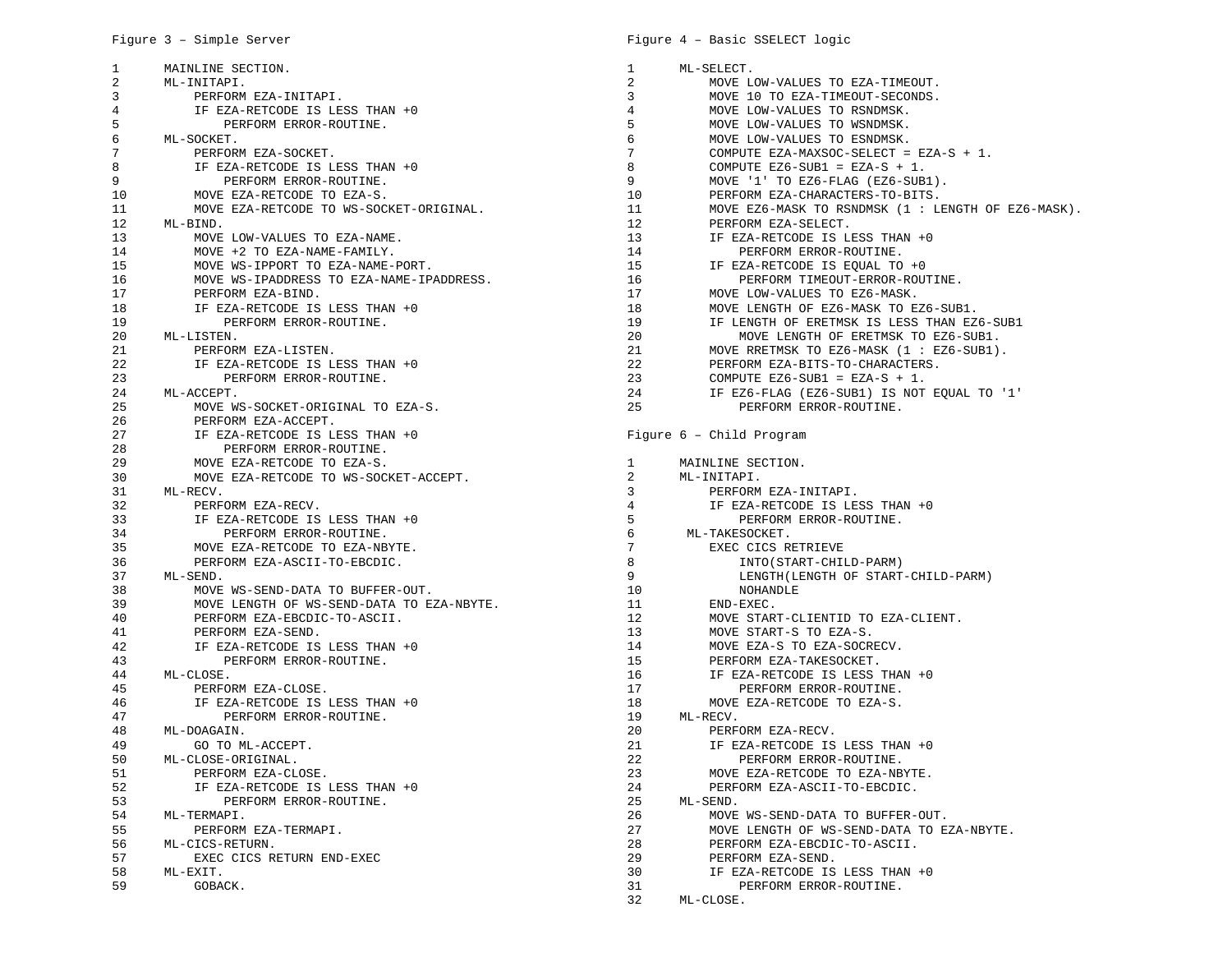33 PERFORM EZA-CLOSE. 34 IF EZA-RETCODE IS LESS THAN +0 35 PERFORM ERROR-ROUTINE. 36 ML-TERMAPI. 37 PERFORM EZA-TERMAPI. 38 ML-CICS-RETURN. 39 EXEC CICS RETURN END-EXEC 40 ML-EXIT. 41 GOBACK. Figure 7 – Complex Server 1 01 SOCKET-FLAGS VALUE SPACES. 2 05 SOCKET-STATUS PIC X(01) OCCURS 64 TIMES. 65 MOVE LOW-VALUES TO EZA-NAME. 3 \* VALUES FOR SOCKET-STATUS CAN BE: 4 \* ' ' SOCKET IS UNUSED OR HAS BEEN TAKEN 5 \* 'L' SOCKET IS IN LISTEN MODE 6 \* 'P' SOCKET IS WAITING FOR PEEK DATA 7 \* G' SOCKET IS BEING GIVEN 8 01 SOCKET-MASKS VALUE SPACES. 9 05 SM-RECVS. 10 10 SM-RECV PIC X(01) OCCURS 64 TIMES. 11 05 SM-WRITES. 12 10 SM-WRITE PIC X(01) OCCURS 64 TIMES. 13 05 SM-EXCEPTIONS. 14 10 SM-EXCEPTION PIC X(01) OCCURS 64 TIMES. 15 01 SOCKET-MASKS-LIMIT PIC S9(04) COMP VALUE +64. 16 01 SOCKET-MASKS-USED PIC S9(04) COMP VALUE +0. 17 01 START-CHILD-PARM. 18 \* THIS AREA IS DOCUMENTED IN "LISTENER OUTPUT FORMAT", 19 \* FIGURE 15 IN CHAPTER 14, EXTERNAL DATA STRUCTURES, OF 20 \* "TCP/IP FOR VSE/ESA - IBM PROGRAM SETUP AND 21 \* SUPPLEMENTARY INFORMATION - SC33-6601-5" 22 05 START-S PIC 9(08) COMP. 23 05 START-CLIENTID. 24 15 START-C-DOMAIN PIC 9(08) COMP. 25 15 START-C-NAME PIC X(08). 26 15 START-C-TASK PIC X(08). 27 15 FILLER PIC X(20). 28 05 START-USER-DATA PIC X(35). 29 05 FILLER PIC X(01). 30 05 START-NAME. 31 15 START-FAMILY PIC 9(04) COMP. 32 15 START-PORT PIC 9(04) COMP. 33 15 START-ADDRESS PIC 9(08) COMP. 34 15 START-ZERO PIC X(08). 35 01 CLIENT-DATA. 36 \* THIS AREA IS DOCUMENTED IN "LISTENER INPUT FORMAT", 37 \* IN CHAPTER 15, EXTERNAL DATA STRUCTURES, OF 38 \* "TCP/IP FOR VSE/ESA - IBM PROGRAM SETUP AND 39 \* SUPPLEMENTARY INFORMATION - SC33-6601-5" 40 05 CLIENT-TRANID PIC X(04). 41 05 CLIENT-USER-DATA PIC X(35). 42 05 CLIENT-START-METHOD PIC X(02). 43 05 CLIENT-INTERVAL-TIME PIC X(06). 45 MAINLINE SECTION. 46 ML-START. 47 PERFORM EZACIC06-SETUP. 48 ML-INITAPI. 49 MOVE SOCKET-MASKS-LIMIT TO EZA-MAXSNO. 50 PERFORM EZA-INITAPI. 51 IF EZA-RETCODE IS LESS THAN +0 VALUE SPACES. 64 ML-BIND.

52 PERFORM ERROR-ROUTINE. 53 ML-GETCLIENTID. 54 PERFORM EZA-GETCLIENTID. 55 IF EZA-RETCODE IS LESS THAN +0 56 PERFORM ERROR-ROUTINE. 57 MOVE EZA-CLIENT TO WS-OURCLIENT. 58 ML-SOCKET. 59 PERFORM EZA-SOCKET. 60 IF EZA-RETCODE IS LESS THAN +0 61 PERFORM ERROR-ROUTINE. 62 MOVE EZA-RETCODE TO EZA-S. 63 MOVE EZA-RETCODE TO WS-SOCKET-ORIGINAL. 66 MOVE +2 TO EZA-NAME-FAMILY. 67 MOVE WS-IPPORT TO EZA-NAME-PORT. 68 MOVE WS-IPADDRESS TO EZA-NAME-IPADDRESS. 69 PERFORM EZA-BIND. 70 IF EZA-RETCODE IS LESS THAN +0 71 PERFORM ERROR-ROUTINE. 72 ML-LISTEN. 73 PERFORM EZA-LISTEN. 74 IF EZA-RETCODE IS LESS THAN +0 PERFORM ERROR-ROUTINE. 76 COMPUTE WS-SUB1 = EZA-S + 1. 77 MOVE 'L' TO SOCKET-STATUS (WS-SUB1). 78 PERFORM WAIT-FOR-DATA. PERFORM CLOSE-ALL. 80 ML-TERMAPI. 81 PERFORM EZA-TERMAPI. 82 EXEC CICS RETURN END-EXEC. 83 ML-EXIT. 84 GOBACK. 85 WAIT-FOR-DATA SECTION. 86 WFD-START. 87 ADD +1 TO WS-COUNT. 88 WFD-SELECT-SET. 89 MOVE ZEROES TO SOCKET-MASKS. 90 MOVE -1 TO WS-CUR-SOCKET. 91 WFD-SELECT-SET-LOOP. 92 ADD +1 TO WS-CUR-SOCKET. 93 COMPUTE WS-SUB1 = WS-CUR-SOCKET + 1.<br>
94 IF WS-SUB1 IS GREATER THAN SOCKET-MA<br>
95 GO TO WFD-SELECT-SET-END.<br>
96 IF SOCKET-STATUS (WS-SUB1) IS EQUAL<br>
97 GO TO WFD-SELECT-SET-LOOP. 94 IF WS-SUB1 IS GREATER THAN SOCKET-MASKS-LIMIT 95 GO TO WFD-SELECT-SET-END. 96 IF SOCKET-STATUS (WS-SUB1) IS EQUAL TO ' ' 97 GO TO WFD-SELECT-SET-LOOP. 98 MOVE WS-SUB1 TO SOCKET-MASKS-USED. 99 IF SOCKET-STATUS (WS-SUB1) IS EQUAL TO 'L' 100 MOVE '1' TO SM-RECV (WS-SUB1). 101 IF SOCKET-STATUS (WS-SUB1) IS EQUAL TO 'P' 102 MOVE '1 TO SM-RECV (WS-SUB1).<br>103 IF SOCKET-STATUS (WS-SUB1) IS EQUA:<br>104 MOVE '1' TO SM-EXCEPTION (WS-SI<br>105 GO TO WFD-SELECT-SET-LOOP.<br>106 WFD-SELECT-SET-END. 103 IF SOCKET-STATUS (WS-SUB1) IS EQUAL TO 'G' MOVE '1' TO SM-EXCEPTION (WS-SUB1). 105 GO TO WFD-SELECT-SET-LOOP. 106 WFD-SELECT-SET-END. 107 WFD-SELECT. 108 MOVE LOW-VALUES TO EZA-TIMEOUT. 109 MOVE 30 TO EZA-TIMEOUT-SECONDS. 110 MOVE SOCKET-MASKS-USED TO EZA-MAXSOC-SELECT. 111 112 MOVE SM-RECVS TO EZ6-FLAGS. 113 PERFORM EZA-CHARACTERS-TO-BITS.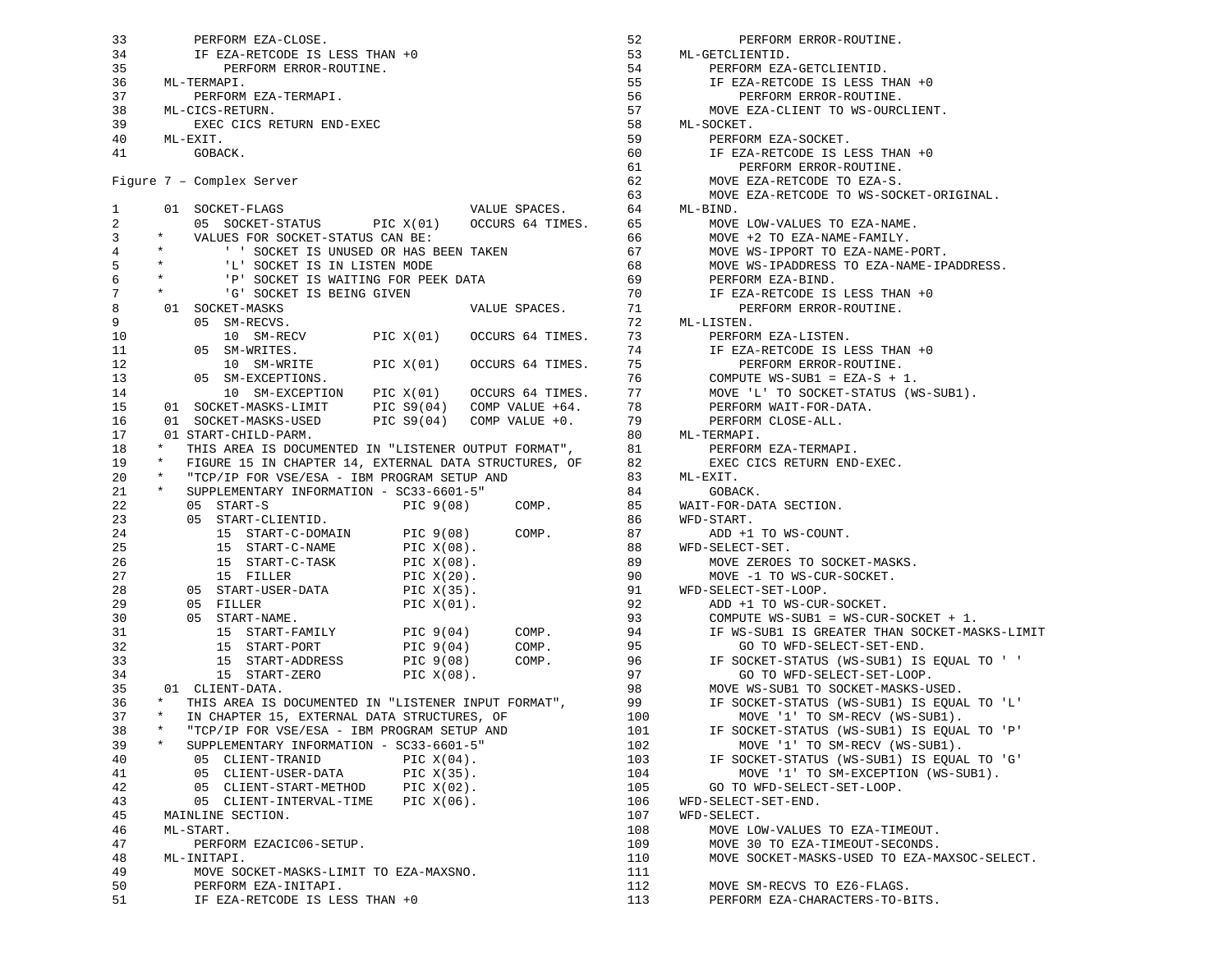114 MOVE LOW-VALUES TO RSNDMSK. 115 MOVE EZ6-MASK TO RSNDMSK (1 : LENGTH OF EZ6-MASK). 116 117 117 MOVE SM-WRITES TO EZ6-FLAGS. 118 PERFORM EZA-CHARACTERS-TO-BITS. 119 MOVE LOW-VALUES TO WSNDMSK. 120 MOVE EZ6-MASK TO WSNDMSK (1 : LENGTH OF EZ6-MASK). 182 NC-EXIT. 121 MOVE SM-EXCEPTIONS TO EZ6-FLAGS. 122 PERFORM EZA-CHARACTERS-TO-BITS. 123 MOVE LOW-VALUES TO ESNDMSK. 124 MOVE EZ6-MASK TO ESNDMSK (1 : LENGTH OF EZ6-MASK). 125 PERFORM EZA-SELECT. 126 IF EZA-RETCODE IS LESS THAN +0 127 **PERFORM ERROR-ROUTINE.**  128 IF EZA-RETCODE IS EQUAL TO +0 129 GO TO WFD-SELECT. 130 MOVE RRETMSK TO EZ6-MASK. 131 PERFORM EZA-BITS-TO-CHARACTERS. 132 MOVE EZ6-FLAGS TO SM-RECVS. 133 MOVE WRETMSK TO EZ6-MASK. 134 PERFORM EZA-BITS-TO-CHARACTERS. 135 MOVE EZ6-FLAGS TO SM-WRITES. 136 MOVE ERETMSK TO EZ6-MASK. 137 PERFORM EZA-BITS-TO-CHARACTERS. 138 MOVE EZ6-FLAGS TO SM-EXCEPTIONS. 139 WFD-SELECT-INSPECT. 140 MOVE -1 TO WS-CUR-SOCKET. 141 WFD-SELECT-INSPECT-LOOP. 142 ADD +1 TO WS-CUR-SOCKET. 143 COMPUTE WS-SUB1 = WS-CUR-SOCKET + 1. 144 IF WS-SUB1 IS GREATER THAN SOCKET-MASKS-LIMIT 145 GO TO WFD-SELECT-INSPECT-END. 146 IF SOCKET-STATUS (WS-SUB1) IS EQUAL TO ' ' 147 GO TO WFD-SELECT-INSPECT-LOOP. GO TO WFD-SELECT-INSPECT-LOOP. 148 IF SM-RECV (WS-SUB1) IS EQUAL TO '1' 149 AND SOCKET-STATUS (WS-SUB1) IS EQUAL TO 'L' 150 PERFORM NEW-CONNECTION. 151 IF SM-RECV (WS-SUB1) IS EQUAL TO '1' 152 AND SOCKET-STATUS (WS-SUB1) IS EQUAL TO 'P' 153 PERFORM START-REQUESTED. 154 IF SM-EXCEPTION (WS-SUB1) IS EQUAL TO '1' 155 AND SOCKET-STATUS (WS-SUB1) IS EQUAL TO 'G' 156 PERFORM CLOSE-GIVEN. 157 GO TO WFD-SELECT-INSPECT-LOOP. 158 WFD-SELECT-INSPECT-END. 159 EXEC CICS INQUIRE SYSTEM 160 CICSSTATUS(WS-CVDA) 161 END-EXEC. IF WS-CVDA IS NOT EOUAL TO DFHVALUE(ACTIVE) 163 AND WS-CVDA IS NOT EQUAL TO DFHVALUE(STARTUP) 164 MOVE 'Y' TO WS-SHUTDOWN. 165 IF SHUTDOWN-PROGRAM 166 GO TO WFD-EXIT. 167 GO TO WFD-START. 168 WFD-EXIT. 169 EXIT. 170 NEW-CONNECTION SECTION. 171 NC-ACCEPT. 172 MOVE WS-CUR-SOCKET TO EZA-S. 173 PERFORM EZA-ACCEPT. 174 IF EZA-RETCODE IS EQUAL TO -1 175 \* OTHER END DROPPED BEFORE WE CONNECTED

176 AND EZA-ERRNO IS EQUAL TO +30358 177 GO TO NC-EXIT. 178 IF EZA-RETCODE IS LESS THAN +0 179 PERFORM ERROR-ROUTINE. 180 COMPUTE WS-SUB1 = EZA-RETCODE + 1. 181 MOVE 'P' TO SOCKET-STATUS (WS-SUB1). 183 EXIT. 184 START-REQUESTED SECTION. 185 SR-RECVFROM. 186 MOVE WS-CUR-SOCKET TO EZA-S. 187 PERFORM EZA-RECVFROM. 188 IF EZA-RETCODE IS LESS THAN +0 189 PERFORM ERROR-ROUTINE. 190 MOVE EZA-RETCODE TO EZA-NBYTE. 191 PERFORM EZA-ASCII-TO-EBCDIC. 192 MOVE EZA-NBYTE TO WS-TEXT-LENGTH 193 MOVE EZA-NAME TO WS-CLIENT-NAME. 194 MOVE SPACES TO CLIENT-DATA. 195 UNSTRING BUFFER-IN (1:EZA-NBYTE) DELIMITED BY ',' INTO 196 CLIENT-TRANID 197 CLIENT-USER-DATA 198 CLIENT-START-METHOD 199 CLIENT-INTERVAL-TIME 200 ON OVERFLOW 201 GO TO SR-SECURITY. 202 SR-MAYBE-SHUTDOWN. 203 IF CLIENT-TRANID = 'DOWN' 204 OR CLIENT-TRANID = 'STOP' 205 MOVE 'Y' TO WS-SHUTDOWN 206 GO TO SR-EXIT. 207 SR-GIVESOCKET. 208 PERFORM EZA-GIVESOCKET. 209 IF EZA-RETCODE IS LESS THAN +0 210 PERFORM ERROR-ROUTINE. 211 MOVE WS-CUR-SOCKET TO WS-SOCKET-GIVE. 212 PERFORM SPAWN-CHILD. 213 SR-EXIT.<br>214 EXIT EXIT. 215 SPAWN-CHILD SECTION. 216 SC-START. 217 MOVE SPACES TO START-CHILD-PARM. 218 MOVE WS-SOCKET-ACCEPT TO START-S. 219 MOVE WS-OURCLIENT TO START-CLIENTID. 220 MOVE CLIENT-USER-DATA TO START-USER-DATA. 221 MOVE EZA-NAME TO START-NAME. 222 EXEC CICS START 223 TRANSID(CLIENT-TRANID) 224 FROM(START-CHILD-PARM) 225 LENGTH(LENGTH OF START-CHILD-PARM) 226 NOHANDLE 227 END-EXEC 228 COMPUTE WS-SUB1 = WS-SOCKET-GIVE + 1. 229 MOVE 'G' TO SOCKET-STATUS (WS-SUB1). 230 IF EIBRESP IS NOT EQUAL TO DFHRESP(NORMAL) 231 MOVE MSG-INVALID-REQUEST TO BUFFER-OUT 232 PERFORM INVALID-INFORMATION. 233 SC-EXIT. 234 EXIT. 235 CLOSE-GIVEN SECTION. 236 CG-START. 237 MOVE WS-CUR-SOCKET TO EZA-S.